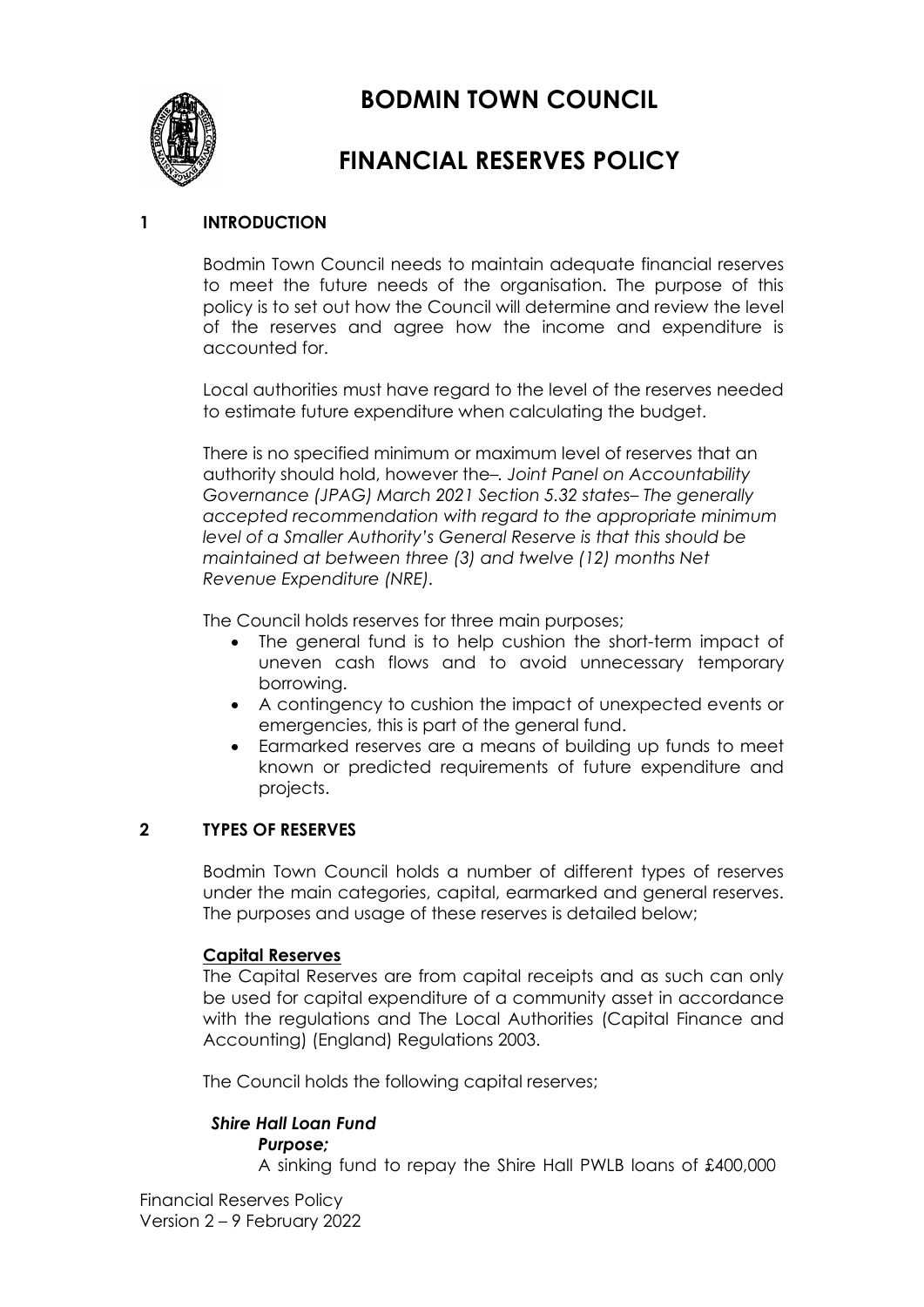for the purchase and renovation of the Shire Hall at the end of the loan term.

### *How and When the Reserve can be used;*

These funds will be used to repay the Shire Hall PWLB in 2025, or before if early repayment is deemed financially viable and sound.

The interest which has been accrued to 31 March 2014 was invested with HSBC in October 2014 for the purpose of ensuring the Council had the funds to repay the loans in full.

## *Capital Receipts Reserve*

#### *Purpose;*

This is proceeds from the Sale of Mount Folly Toilets and Market Street Car Park. The council has not as yet committed these reserves.

## *How and When the Reserve can be used;*

These funds may be used for any capital expenditure with Council's approval.

## **Earmarked Reserves**

The earmarked reserves are sums set aside for future planned expenditure and projects. These are usually used in planning an effective replacement program or planned property maintenance or purchase. They are also used to carry forward under spends for committed expenditure of projects.

As earmarked reserves are established on a 'needs' basis in line with planned or anticipated requirements, these reserves will be reviewed on an annual basis in terms of timescales, continuing relevance and adequacy in order to only keep in earmarked reserves the necessary amounts. Any reserved amounts for projects which are no longer required will be transferred to the General Fund.

All movements to and from this reserve must be approved by Council.

## **General Fund Reserves**

The general fund is a reserve which do not have any restrictions as to their use. These reserves are normally used to smooth the impact of uneven cash flows, offset budget requirements or for unexpected events or emergencies.

All movements to and from this reserve must be approved by Council.

## **3 PROCEDURES FOR MANAGEMENT AND CONTROL**

Reserves can only be used once and therefore should not be held to fund ongoing (revenue) expenditure. This would be unsustainable as, at some point, the reserves would be exhausted.

To the extent that if reserves are used to meet short term funding gaps, they should be replenished in the following years.